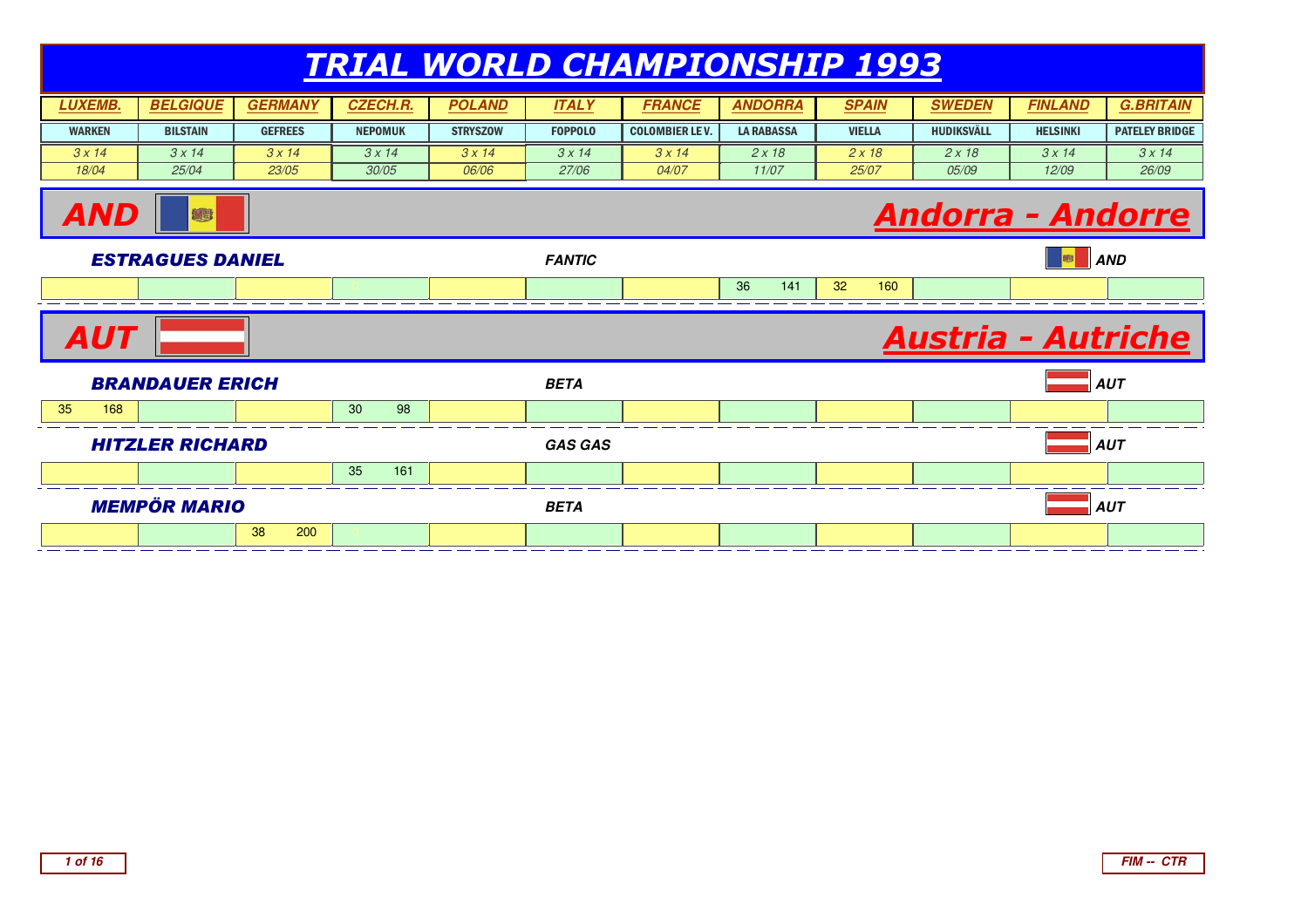| <b>LUXEMB.</b> | <b>BELGIQUE</b> | <b>GERMANY</b> | <b>CZECH.R.</b> | POLAND          | <b>ITALY</b>   | <b>FRANCE</b>          | <b>ANDORRA</b>    | <b>SPAIN</b>  | <b>SWEDEN</b> | <b>FINLAND</b>  | <b>G.BRITAIN</b>      |
|----------------|-----------------|----------------|-----------------|-----------------|----------------|------------------------|-------------------|---------------|---------------|-----------------|-----------------------|
| <b>WARKEN</b>  | <b>BILSTAIN</b> | <b>GEFREES</b> | <b>NEPOMUK</b>  | <b>STRYSZOW</b> | <b>FOPPOLO</b> | <b>COLOMBIER LE V.</b> | <b>LA RABASSA</b> | <b>VIELLA</b> | HUDIKSVÄLL    | <b>HELSINKI</b> | <b>PATELEY BRIDGE</b> |
| 3 x 14         | 3 x 14          | 3x14           | 3 x 14          | 3 x 14          | 3 x 14         | 3 x 14                 | 2 x 18            | 2 x 18        | 2x18          | 3x14            | 3x14                  |
| 18/04          | 25/04           | 23/05          | 30/05           | 06/06           | 27/06          | 04/07                  | 11/07             | 25/07         | 05/09         | 12/09           | 26/09                 |

## Belgium - Belgique



**BEL**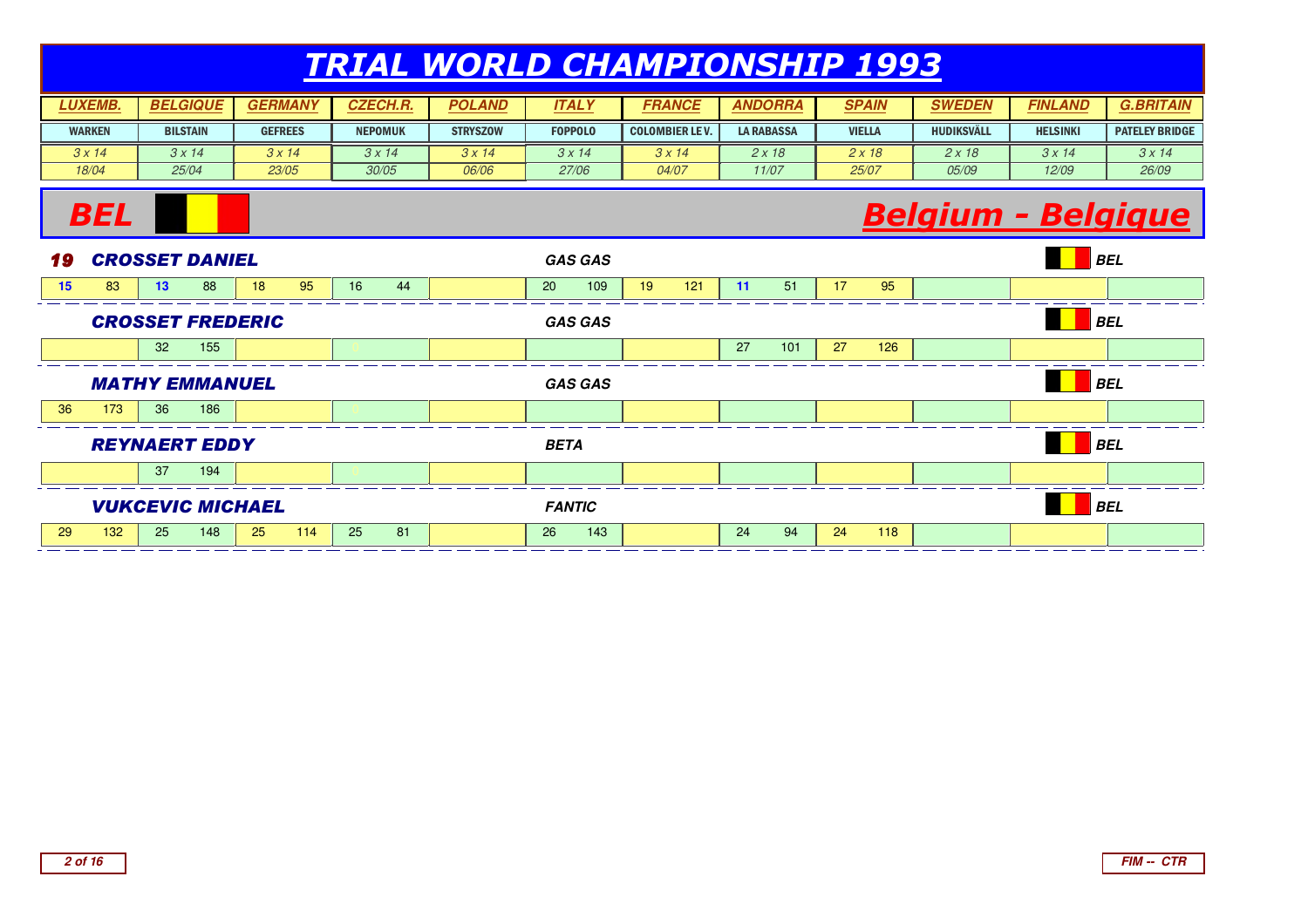| <b>LUXEMB.</b> | <b>BELGIQUE</b> | <b>GERMANY</b> | <b>CZECH.R.</b> | POLAND          | <b>ITALY</b>   | <b>FRANCE</b>          | <b>ANDORRA</b>    | <b>SPAIN</b>  | <b>SWEDEN</b> | <b>FINLAND</b>  | <b>G.BRITAIN</b>      |
|----------------|-----------------|----------------|-----------------|-----------------|----------------|------------------------|-------------------|---------------|---------------|-----------------|-----------------------|
| <b>WARKEN</b>  | <b>BILSTAIN</b> | <b>GEFREES</b> | <b>NEPOMUK</b>  | <b>STRYSZOW</b> | <b>FOPPOLO</b> | <b>COLOMBIER LE V.</b> | <b>LA RABASSA</b> | <b>VIELLA</b> | HUDIKSVÄLL    | <b>HELSINKI</b> | <b>PATELEY BRIDGE</b> |
| 3 x 14         | 3 x 14          | 3x14           | 3 x 14          | 3 x 14          | 3 x 14         | 3 x 14                 | 2 x 18            | 2 x 18        | 2x18          | 3x14            | 3x14                  |
| 18/04          | 25/04           | 23/05          | 30/05           | 06/06           | 27/06          | 04/07                  | 11/07             | 25/07         | 05/09         | 12/09           | 26/09                 |

## Czech.Rep. - Rep.Tcheque



**CZE**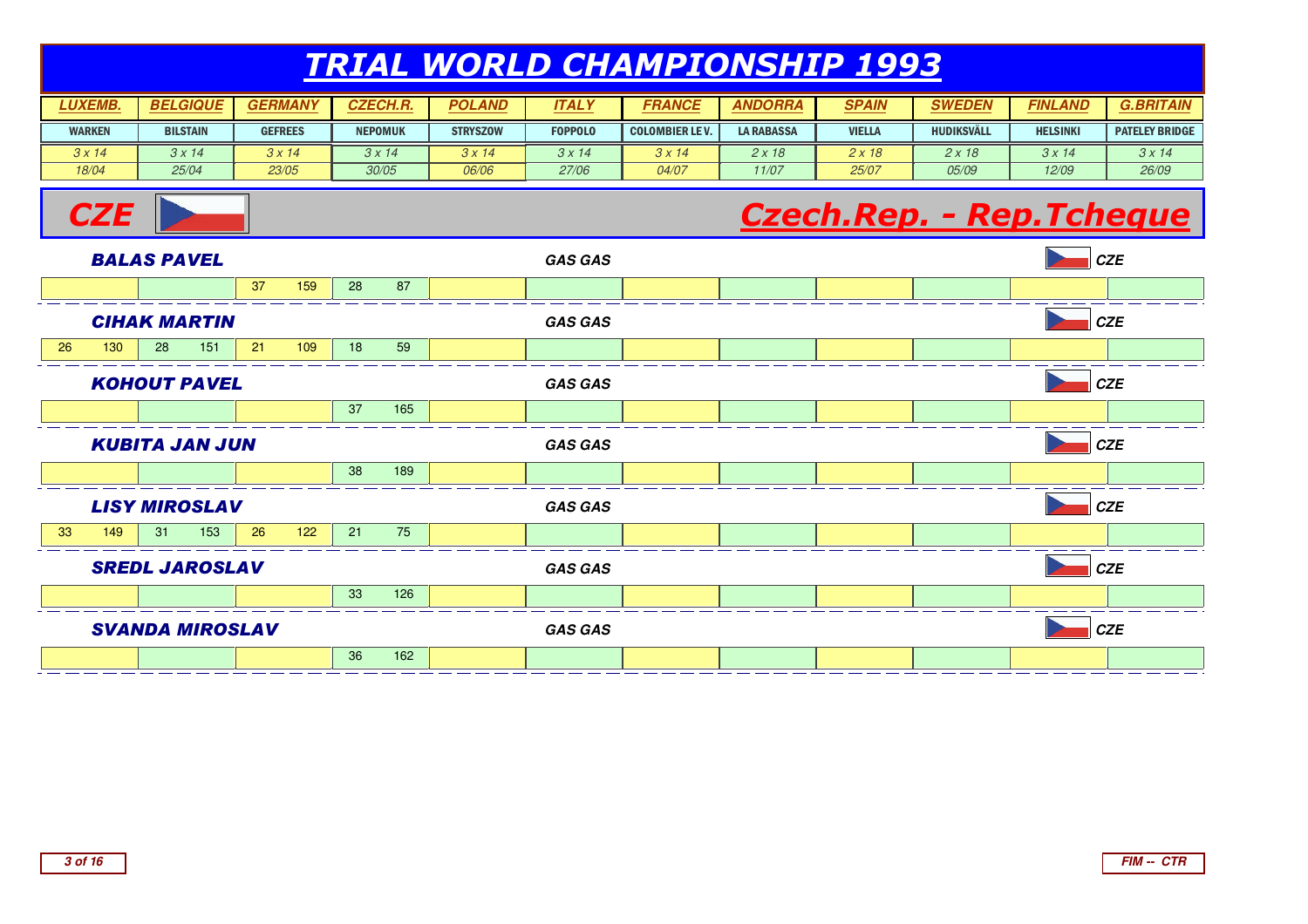#### TRIAL WORLD CHAMPIONSHIP 1993**LUXEMB. BELGIQUE GERMANY CZECH.R. POLAND**WARKEN $3 \times 14$  18/04**BILSTAIN** GEFREES **I** NEPOMUK **STRYSZOW**  $\frac{3x}{14}$ **ITALY FRANCE ANDORRA SPAIN SWEDEN** FOPPOLOCOLOMBIER LE V. | LA RABASSA | VIELLA | HUDIKSVÄLL  $3 \times 14$  25/04 $3 \times 14$  23/05 $3 \times 14$  30/05 06/06 $3 \times 14$  27/063 x 14 04/07 $2 \times 18$  11/07 $2 \times 18$  25/07 $2 \times 18$  05/09**FINLANDHELSINKI**  $3 \times 14$  12/09**G.BRITAIN**PATELEY BRIDGE $3 \times 14$  26/09**FIN** Finland - Finlande **3 AHVALA TOMMI 3 AHVALA TOMMI APRILIA** *APRILIA* **FIN APRILIA FIN FIN 3** <sup>38</sup> **<sup>2</sup>** <sup>38</sup> **<sup>7</sup>** <sup>56</sup> **<sup>3</sup>** <sup>13</sup> **<sup>6</sup>** <sup>46</sup> **<sup>6</sup>** <sup>40</sup> **<sup>3</sup>** <sup>32</sup> **<sup>1</sup>** <sup>8</sup> **<sup>7</sup>** <sup>48</sup> **<sup>3</sup>** <sup>24</sup> **<sup>4</sup>** <sup>18</sup> **<sup>4</sup>** <sup>42</sup> HAAPANEN JUSSI**BETA** FIN EXPLORER TO THE SERVICE OF THE SERVICE OF THE SERVICE OF THE SERVICE OF THE SERVICE OF THE SERVICE OF THE SERVICE OF THE SERVICE OF THE SERVICE OF THE SERVICE OF THE SERVICE OF THE SERVICE OF THE SERVICE OF THE SERVICE <sup>0</sup> <sup>0</sup> <sup>0</sup> <sup>0</sup> <sup>0</sup> <sup>0</sup> <sup>0</sup> <sup>0</sup> <sup>20</sup> <sup>106</sup> <sup>18</sup> <sup>98</sup> <sup>0</sup> HAKALA SAMI**BETA** FIN **FIN**  <sup>0</sup> <sup>0</sup> <sup>0</sup> <sup>0</sup> <sup>0</sup> <sup>0</sup> <sup>0</sup> <sup>0</sup> <sup>23</sup> <sup>130</sup> <sup>20</sup> <sup>148</sup> <sup>0</sup> 21 $HINDREN$  JOACHIM **GAS GAS FIN** 31 <sup>133</sup> <sup>27</sup> <sup>150</sup> <sup>0</sup> <sup>0</sup> <sup>0</sup> <sup>0</sup> <sup>0</sup> <sup>23</sup> <sup>87</sup> <sup>0</sup> **<sup>14</sup>** <sup>87</sup> <sup>17</sup> <sup>64</sup> <sup>21</sup> <sup>118</sup> JAHN PETER **FANTIC FIN** 23 <sup>117</sup> <sup>0</sup> <sup>0</sup> <sup>0</sup> <sup>0</sup> <sup>0</sup> <sup>0</sup> <sup>0</sup> <sup>0</sup> <sup>18</sup> <sup>101</sup> <sup>0</sup> <sup>0</sup> LINDBORG MIKA **FANTIC FIN** <sup>0</sup> <sup>0</sup> <sup>0</sup> <sup>0</sup> <sup>0</sup> <sup>0</sup> <sup>0</sup> <sup>0</sup> <sup>0</sup> <sup>22</sup> <sup>183</sup> <sup>0</sup> MAGGA SAMULI **GAS GAS** $\mathbf{S}$  **FIN**  <sup>0</sup> <sup>0</sup> <sup>0</sup> <sup>0</sup> <sup>0</sup> <sup>0</sup> <sup>0</sup> <sup>0</sup> <sup>21</sup> <sup>111</sup> <sup>21</sup> <sup>155</sup> <sup>0</sup> MANNILA SAMI **GAS GAS** $\mathbf{S}$  **FIN**  <sup>0</sup> <sup>0</sup> <sup>0</sup> <sup>0</sup> <sup>0</sup> <sup>0</sup> <sup>0</sup> <sup>0</sup> <sup>0</sup> <sup>24</sup> <sup>197</sup> <sup>0</sup> OITTINEN HARRI**BETA** FIN EXPLORER TO THE SERVICE OF THE SERVICE OF THE SERVICE OF THE SERVICE OF THE SERVICE OF THE SERVICE OF THE SERVICE OF THE SERVICE OF THE SERVICE OF THE SERVICE OF THE SERVICE OF THE SERVICE OF THE SERVICE OF THE SERVICE <sup>0</sup> <sup>0</sup> <sup>0</sup> <sup>0</sup> <sup>0</sup> <sup>0</sup> <sup>0</sup> <sup>0</sup> <sup>0</sup> <sup>23</sup> <sup>185</sup> <sup>0</sup>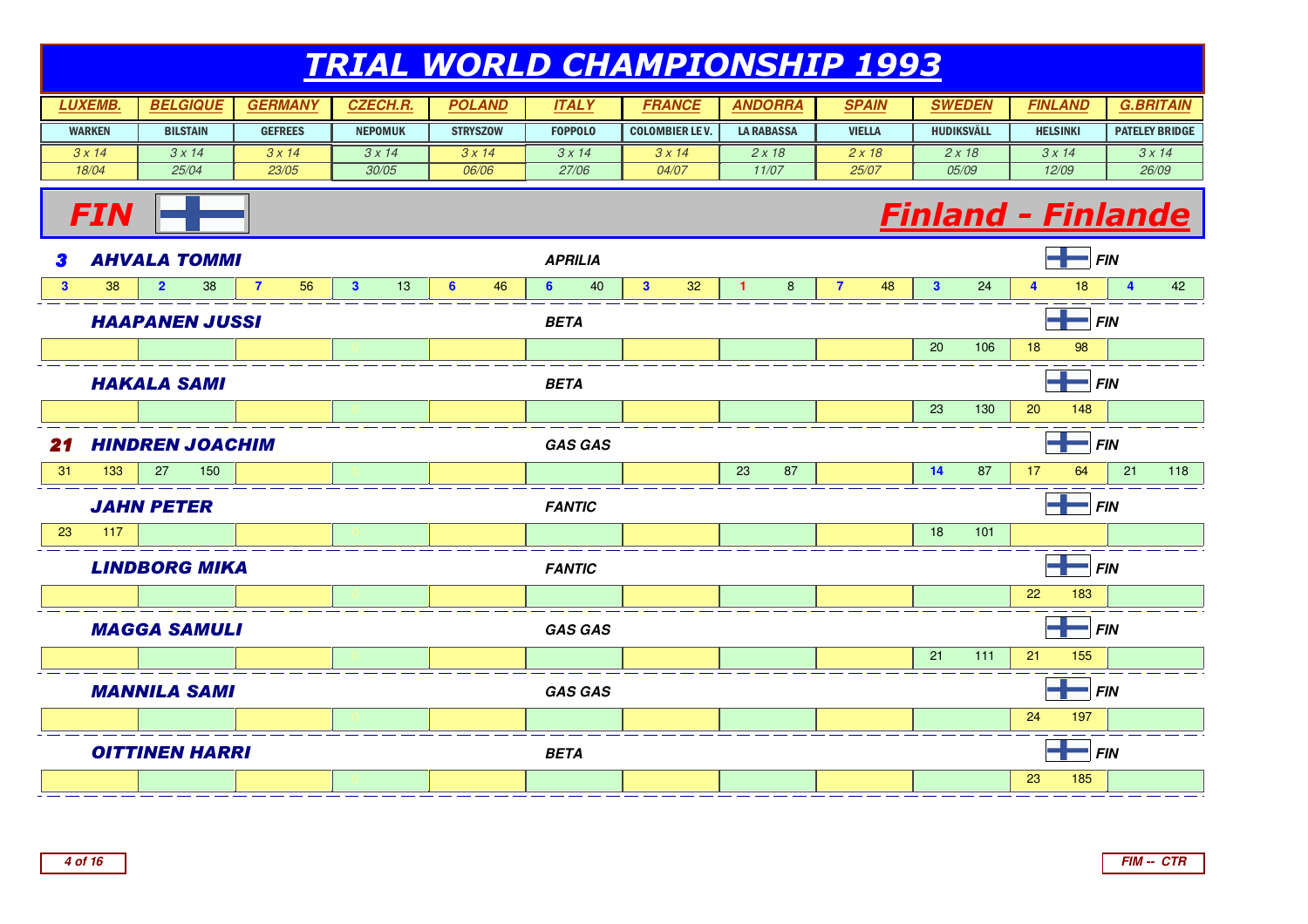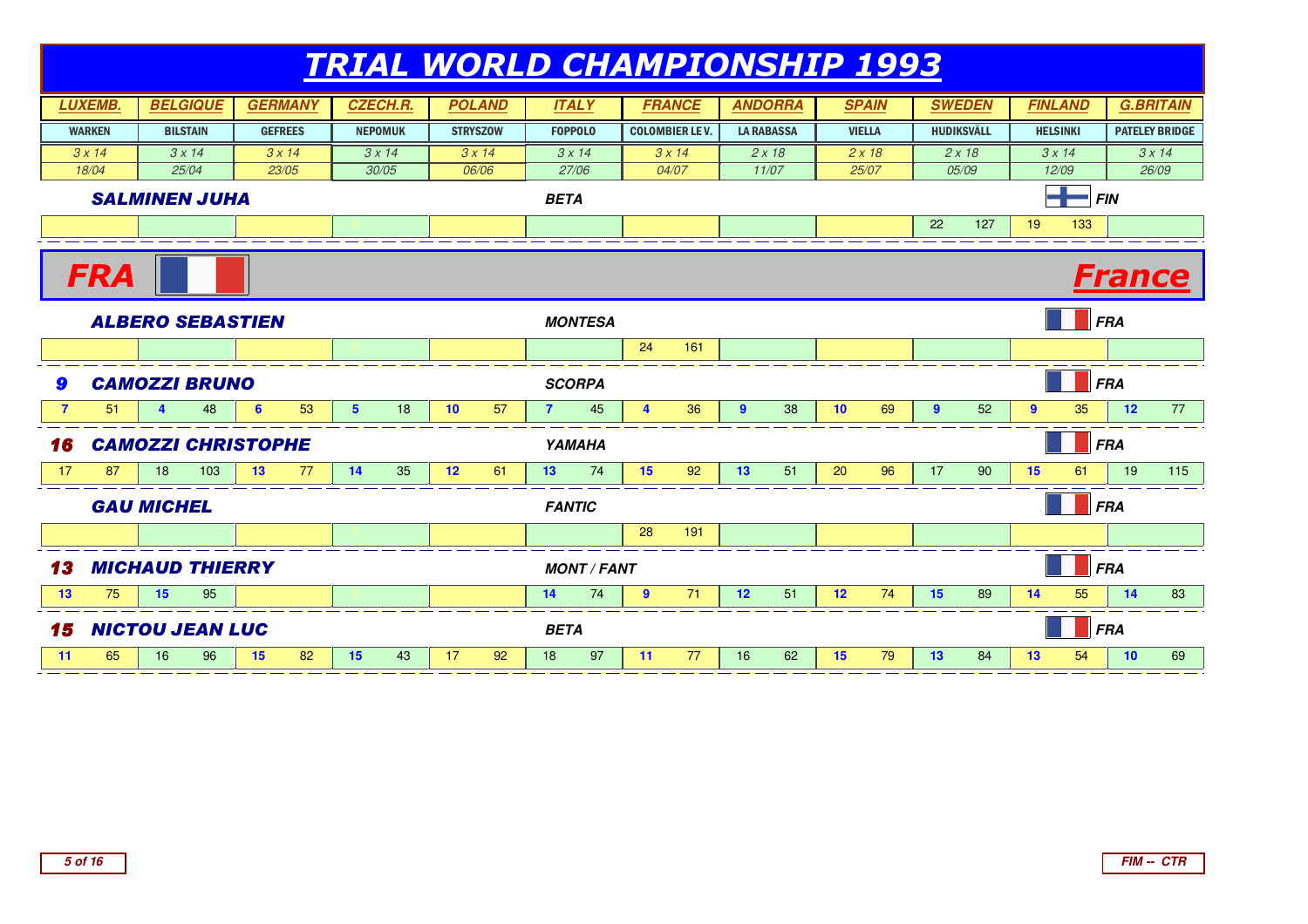| <b>LUXEMB.</b> | <b>BELGIQUE</b> | <b>GERMANY</b> | <b>CZECH.R.</b> | <b>POLAND</b>   | <b>ITALY</b>   | <b>FRANCE</b>          | ANDORRA    | <b>SPAIN</b>  | SWEDEN            | <b>FINLAND</b>  | <b>G.BRITAIN</b>      |
|----------------|-----------------|----------------|-----------------|-----------------|----------------|------------------------|------------|---------------|-------------------|-----------------|-----------------------|
| <b>WARKEN</b>  | <b>BILSTAIN</b> | <b>GEFREES</b> | <b>NEPOMUK</b>  | <b>STRYSZOW</b> | <b>FOPPOLO</b> | <b>COLOMBIER LE V.</b> | LA RABASSA | <b>VIELLA</b> | <b>HUDIKSVÄLL</b> | <b>HELSINKI</b> | <b>PATELEY BRIDGE</b> |
| 3 x 14         | 3 x 14          | 3x14           | 3 x 14          | 3 x 14          | 3 x 14         | 3x14                   | 2 x 18     | 2 x 18        | 2 x 18            | $3 \times 14$   | 3 x 14                |
| 18/04          | 25/04           | 23/05          | 30/05           | 06/06           | 27/06          | <i>04/07</i>           | 11/07      | <i>25/07</i>  | 05/09             | 12/09           | 26/09                 |

## **Germany - Allemagne**



**GER**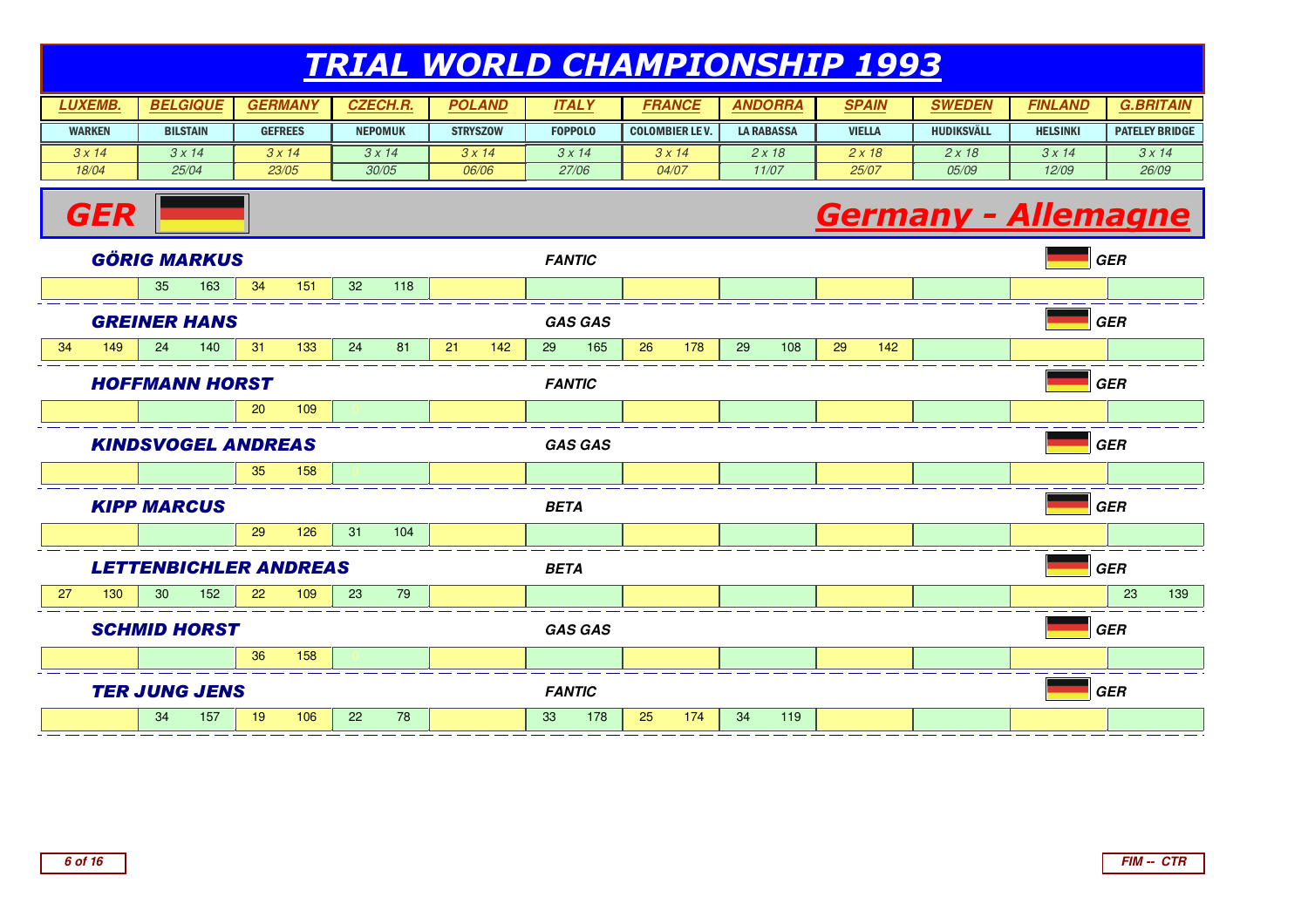| <b>UXEMB.</b> | <b>BELGIQUE</b> | $M$ ANY<br><i><b>GERM</b></i> | <b>CZECH.R.</b> | POLAND          | <b>ITALY</b>   | <i><b>FRANCE</b></i>   | <b>ANDORRA</b>    | <b>SPAIN</b>  | <b>SWEDEN</b>     | FINLAND         | <b>G.BRITAIN</b>      |
|---------------|-----------------|-------------------------------|-----------------|-----------------|----------------|------------------------|-------------------|---------------|-------------------|-----------------|-----------------------|
| <b>WARKEN</b> | <b>BILSTAIN</b> | <b>GEFREES</b>                | <b>NEPOMUK</b>  | <b>STRYSZOW</b> | <b>FOPPOLO</b> | <b>COLOMBIER LE V.</b> | <b>LA RABASSA</b> | <b>VIELLA</b> | <b>HUDIKSVÄLL</b> | <b>HELSINKI</b> | <b>PATELEY BRIDGE</b> |
| 3 x 14        | 3 x 14          | 3x14                          | 3 x 14          | 3 x 14          | 3 x 14         | 3 x 14                 | 2 x 18            | 2 x 18        | 2 x 18            | 3 x 14          | 3x14                  |
| 18/04         | 25/04           | 23/05                         | 30/05           | 06/06           | 27/06          | 04/07                  | 11/07             | 25/07         | 05/09             | 12/09           | 26/09                 |



## Great Britain - Grande Bretagne

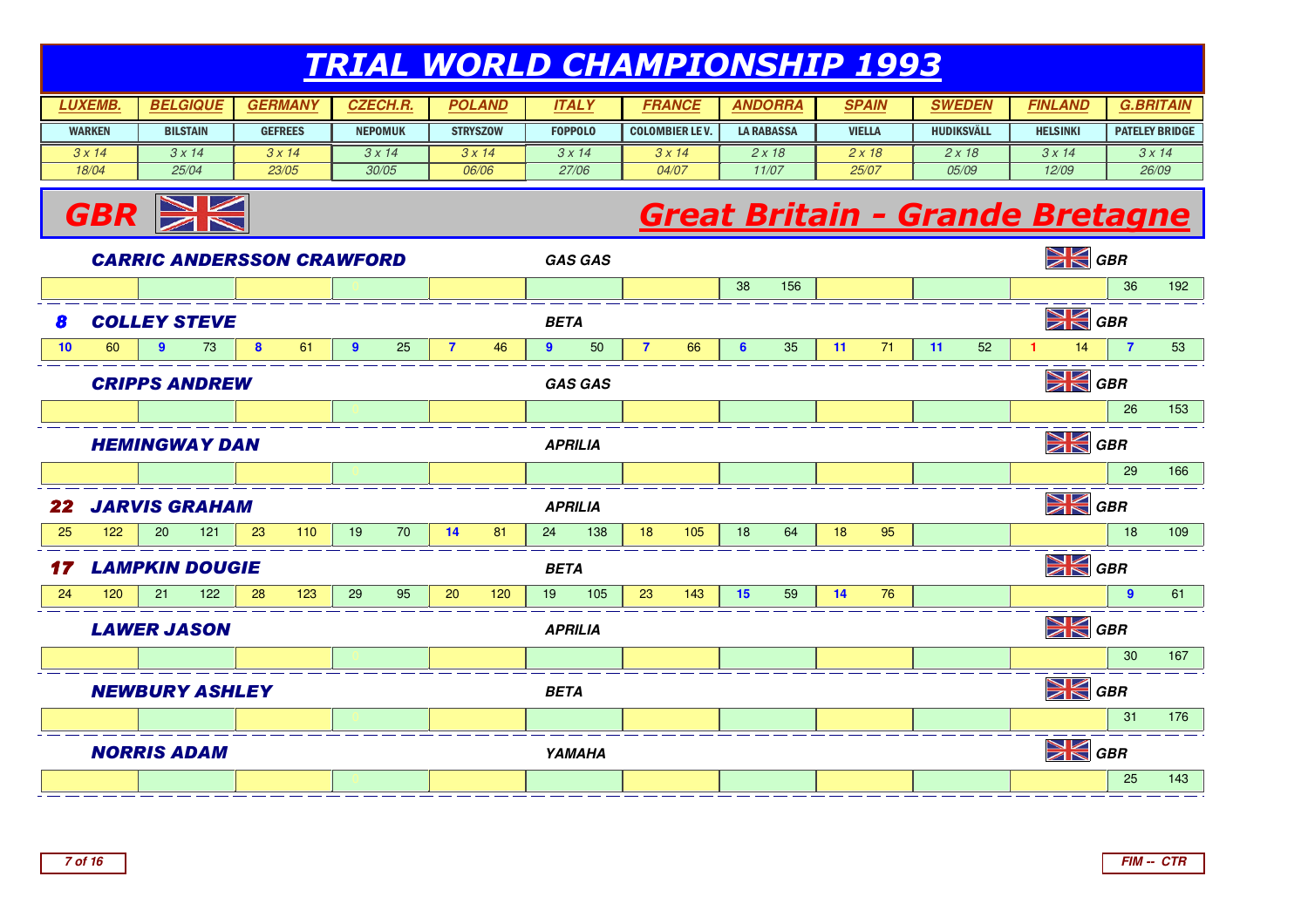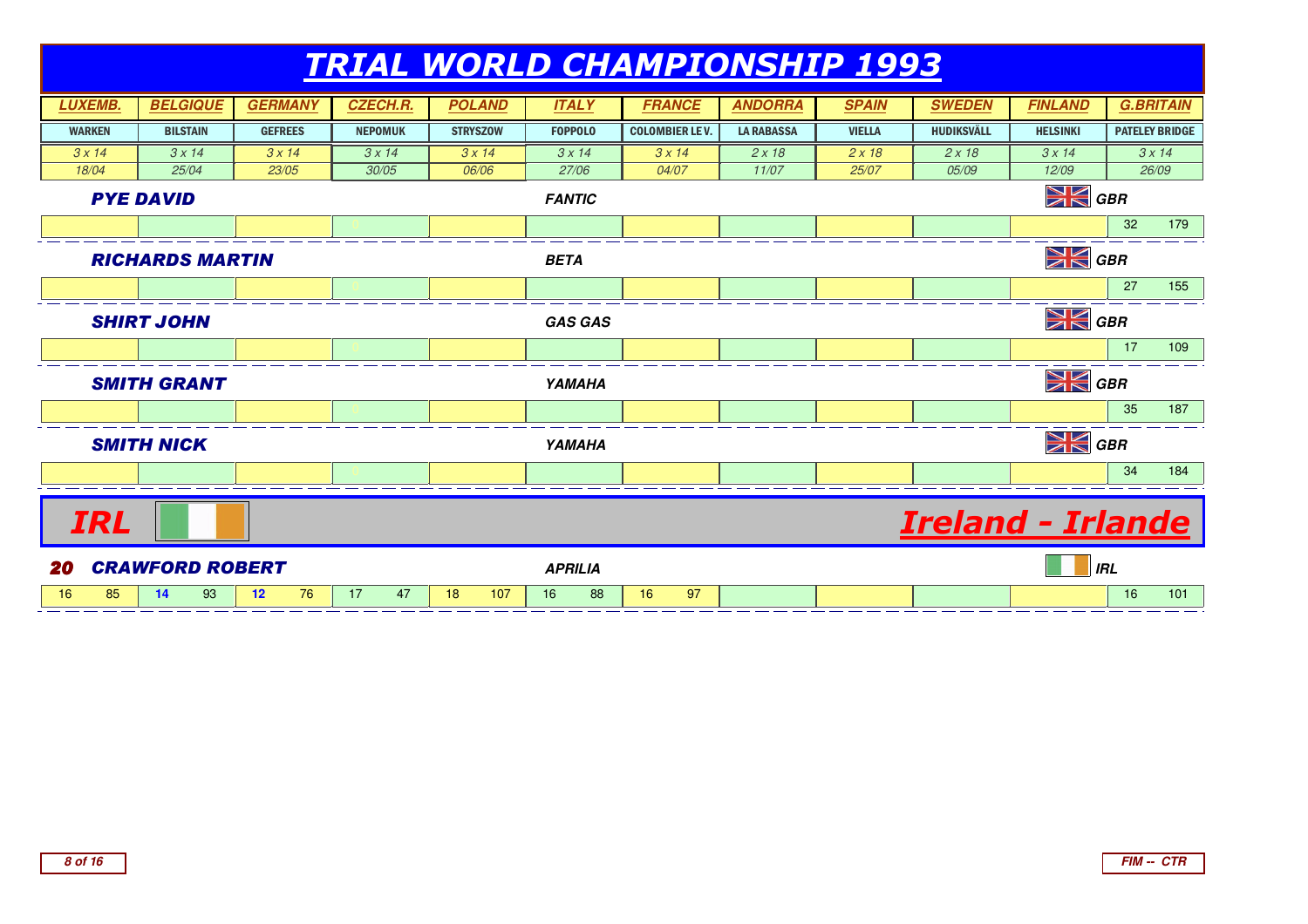| <b>UXEMB.</b> | <b>BELGIQUE</b> | <b>GERMANY</b> | <b>CZECH.R.</b> | <b>POLAND</b>   | <b>ITALY</b>   | <i><b>FRANCE</b></i>   | <b>ANDORRA</b>    | <b>SPAIN</b>  | <i><b>SWEDEN</b></i> | <b>FINLAND</b>  | <b>G.BRITAIN</b>      |
|---------------|-----------------|----------------|-----------------|-----------------|----------------|------------------------|-------------------|---------------|----------------------|-----------------|-----------------------|
| <b>WARKEN</b> | <b>BILSTAIN</b> | <b>GEFREES</b> | <b>NEPOMUK</b>  | <b>STRYSZOW</b> | <b>FOPPOLO</b> | <b>COLOMBIER LE V.</b> | <b>LA RABASSA</b> | <b>VIELLA</b> | <b>HUDIKSVÄLL</b>    | <b>HELSINKI</b> | <b>PATELEY BRIDGE</b> |
| 3 x 14        | 3 x 14          | 3x14           | 3 x 14          | 3 x 14          | 3x14           | 3 x 14                 | 2 x 18            | 2 x 18        | 2x18                 | 3x14            | 3 x 14                |
| 18/04         | 25/04           | 23/05          | 30/05           | 06/06           | 27/06          | 04/07                  | 11/07             | 25/07         | <i>05/09</i>         | 12/09           | 26/09                 |

## **Italy - Italie**



ITA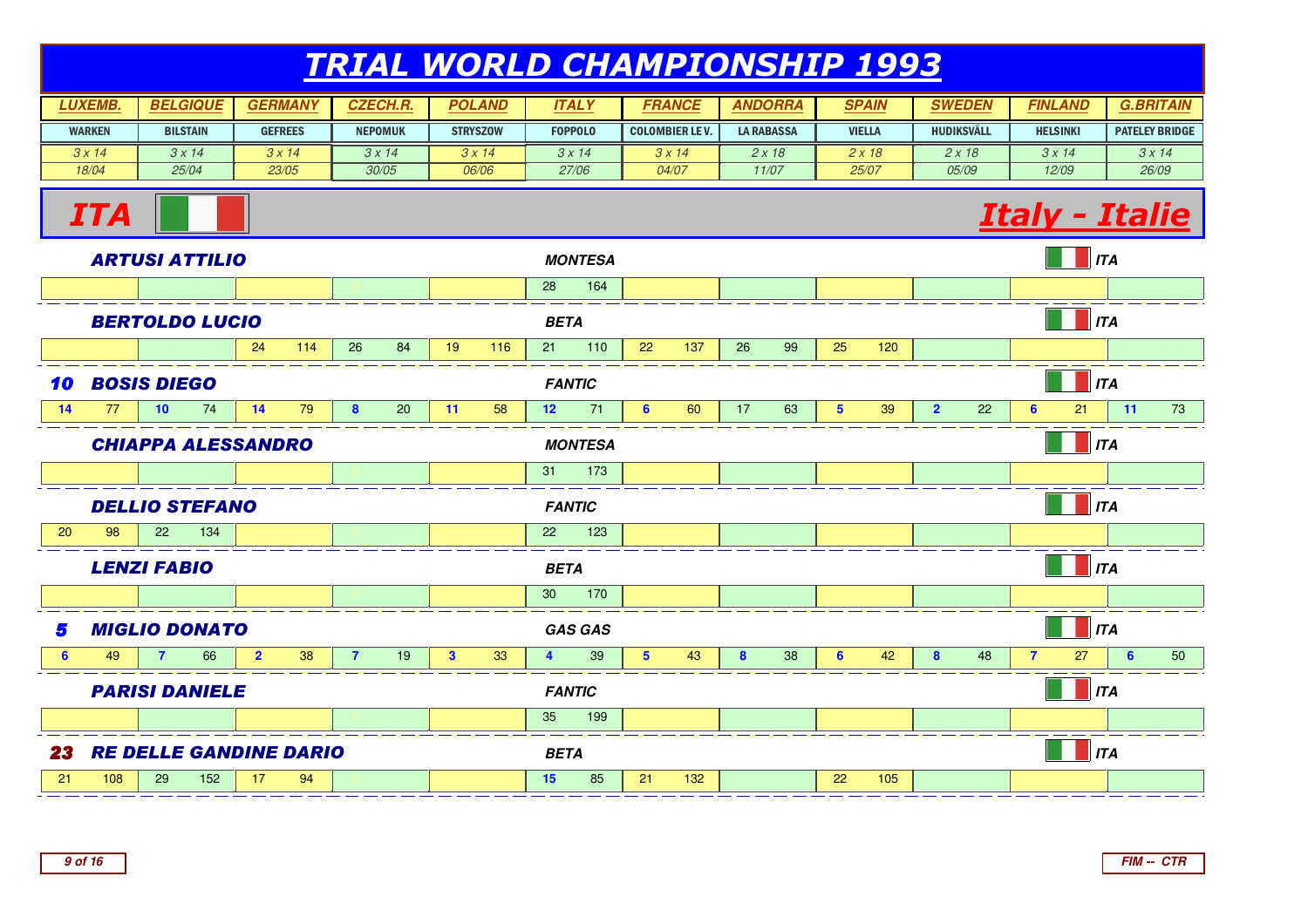

**FIM -- CTR**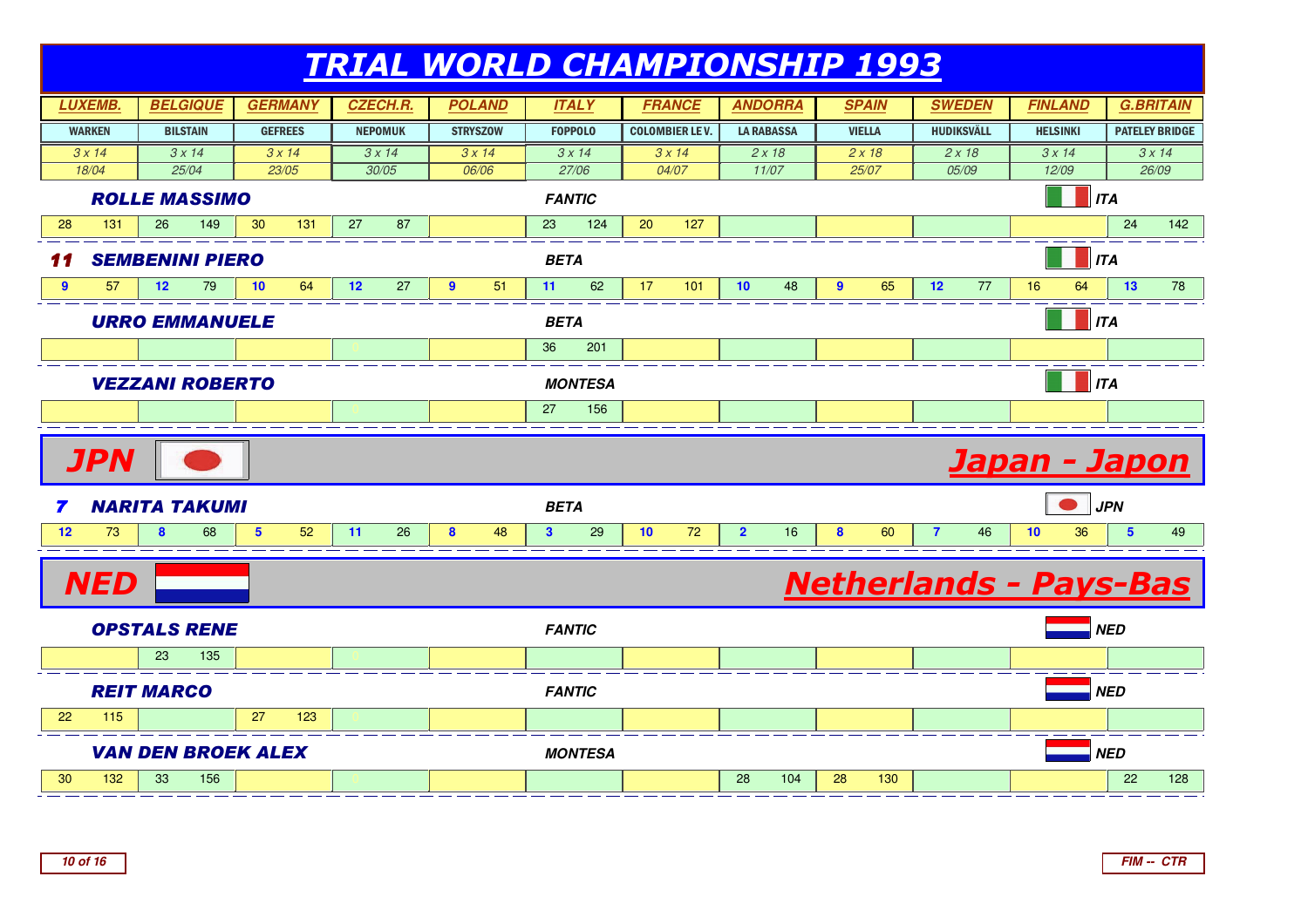|                                       |                              |                |                 |                 |                | <b>TRIAL WORLD CHAMPIONSHIP 1993</b> |                   |               |                                      |                 |                       |
|---------------------------------------|------------------------------|----------------|-----------------|-----------------|----------------|--------------------------------------|-------------------|---------------|--------------------------------------|-----------------|-----------------------|
| <b>LUXEMB.</b>                        | <b>BELGIQUE</b>              | <b>GERMANY</b> | <b>CZECH.R.</b> | <b>POLAND</b>   | <b>ITALY</b>   | <b>FRANCE</b>                        | <b>ANDORRA</b>    | <b>SPAIN</b>  | <b>SWEDEN</b>                        | <b>FINLAND</b>  | <b>G.BRITAIN</b>      |
| <b>WARKEN</b>                         | <b>BILSTAIN</b>              | <b>GEFREES</b> | <b>NEPOMUK</b>  | <b>STRYSZOW</b> | <b>FOPPOLO</b> | <b>COLOMBIER LE V.</b>               | <b>LA RABASSA</b> | <b>VIELLA</b> | <b>HUDIKSVÄLL</b>                    | <b>HELSINKI</b> | <b>PATELEY BRIDGE</b> |
| 3x14                                  | 3x14                         | 3x14           | 3x14            | 3x14            | 3x14           | 3x14                                 | 2x18              | 2x18          | 2x18                                 | 3x14            | 3x14                  |
| 18/04                                 | 25/04                        | 23/05          | 30/05           | 06/06           | 27/06          | 04/07                                | 11/07             | 25/07         | 05/09                                | 12/09           | 26/09                 |
| NZL                                   | XK                           |                |                 |                 |                |                                      |                   |               | <b>New Zeland - Nouvelle Zélande</b> |                 |                       |
|                                       | <b>POAD ANDREW</b>           |                |                 |                 | <b>BETA</b>    |                                      |                   |               |                                      |                 | <b>NZL</b>            |
|                                       |                              |                |                 |                 |                |                                      |                   |               |                                      |                 | 28<br>162             |
| <b>NOR</b><br><b>Norway - Norvege</b> |                              |                |                 |                 |                |                                      |                   |               |                                      |                 |                       |
|                                       | <b>GJESTRUM LARSEN GISLE</b> |                |                 |                 | <b>GAS GAS</b> |                                      |                   |               |                                      |                 | <b>NOR</b>            |
|                                       |                              |                |                 |                 |                |                                      |                   |               |                                      |                 |                       |
| <b>POL</b>                            |                              |                |                 |                 |                |                                      |                   |               | <b>Poland - Pologne</b>              |                 |                       |
|                                       | <b>DURA MAREK</b>            |                |                 |                 | <b>GAS GAS</b> |                                      |                   |               |                                      |                 | <b>POL</b>            |
|                                       |                              |                |                 | 23<br>200       |                |                                      |                   |               |                                      |                 |                       |
|                                       | <b>LUBERDA RAFAL</b>         |                |                 |                 | <b>GAS GAS</b> |                                      |                   |               |                                      |                 | <b>POL</b>            |
|                                       |                              |                |                 | 23<br>200       |                |                                      |                   |               |                                      |                 |                       |
|                                       | <b>POBOZNIAK MARCIN</b>      |                |                 |                 | <b>APRILIA</b> |                                      |                   |               |                                      |                 | <b>POL</b>            |
|                                       |                              |                |                 | 25<br>202       |                |                                      |                   |               |                                      |                 |                       |
|                                       | <b>STYLA ADAM</b>            |                |                 |                 | <b>GAS GAS</b> |                                      |                   |               |                                      |                 | <b>POL</b>            |
|                                       |                              |                |                 | 22<br>192       |                |                                      |                   |               |                                      |                 |                       |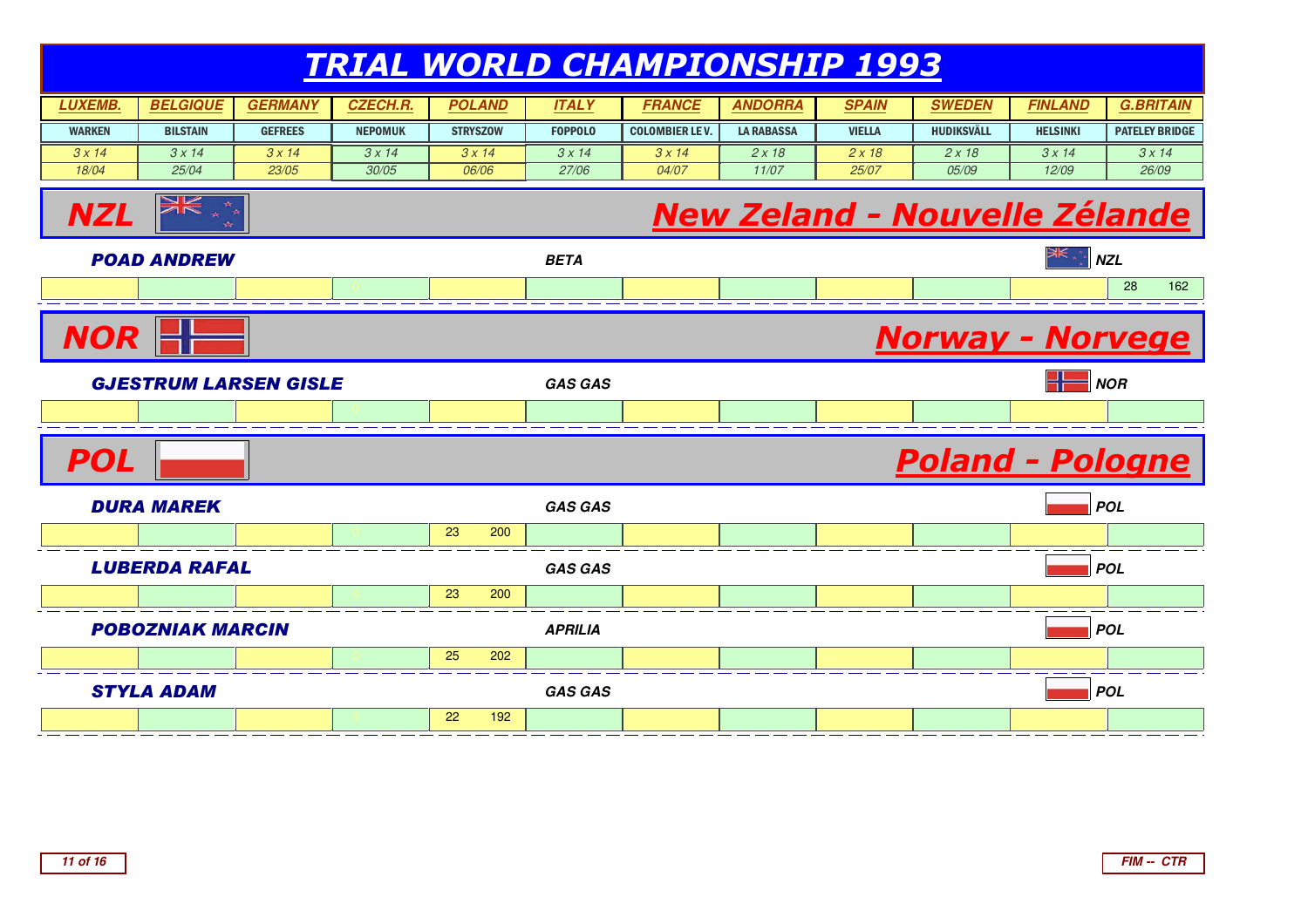| <b>LUXEMB.</b> | <b>BELGIQUE</b> | <b>GERMANY</b> | <b>CZECH.R.</b> | <b>POLAND</b>   | <b>ITALY</b>   | <b>FRANCE</b>          | <b>ANDORRA</b> | <b>SPAIN</b>  | <b>SWEDEN</b>     | <b>FINLAND</b>  | <b>G.BRITAIN</b>      |
|----------------|-----------------|----------------|-----------------|-----------------|----------------|------------------------|----------------|---------------|-------------------|-----------------|-----------------------|
| <b>WARKEN</b>  | <b>BILSTAIN</b> | <b>GEFREES</b> | <b>NEPOMUK</b>  | <b>STRYSZOW</b> | <b>FOPPOLO</b> | <b>COLOMBIER LE V.</b> | LA RABASSA     | <b>VIELLA</b> | <b>HUDIKSVÄLL</b> | <b>HELSINKI</b> | <b>PATELEY BRIDGE</b> |
| 3 x 14         | 3 x 14.         | $3 \times 14$  | 3 x 14          | 3x14            | 3 x 14         | 3x14                   | 2 x 18         | 2 x 18        | 2 x 18            | 3x14            | 3 x 14                |
| 18/04          | 25/04           | 23/05          | 30/05           | 06/06           | 27/06          | 04/07                  | 11/07          | 25/07         | 05/09             | 12/09           | 26/09                 |



**SPA**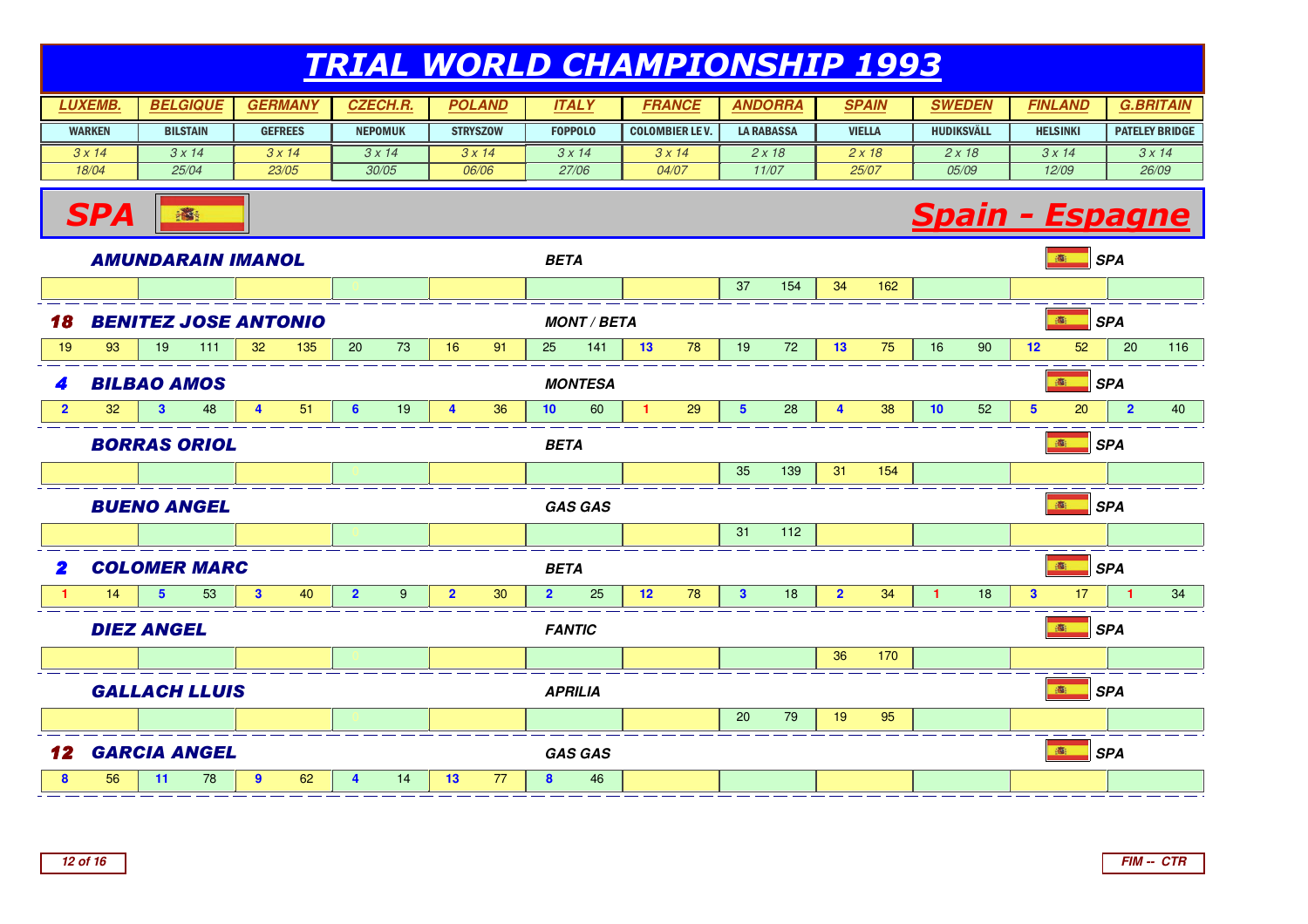

**FIM -- CTR**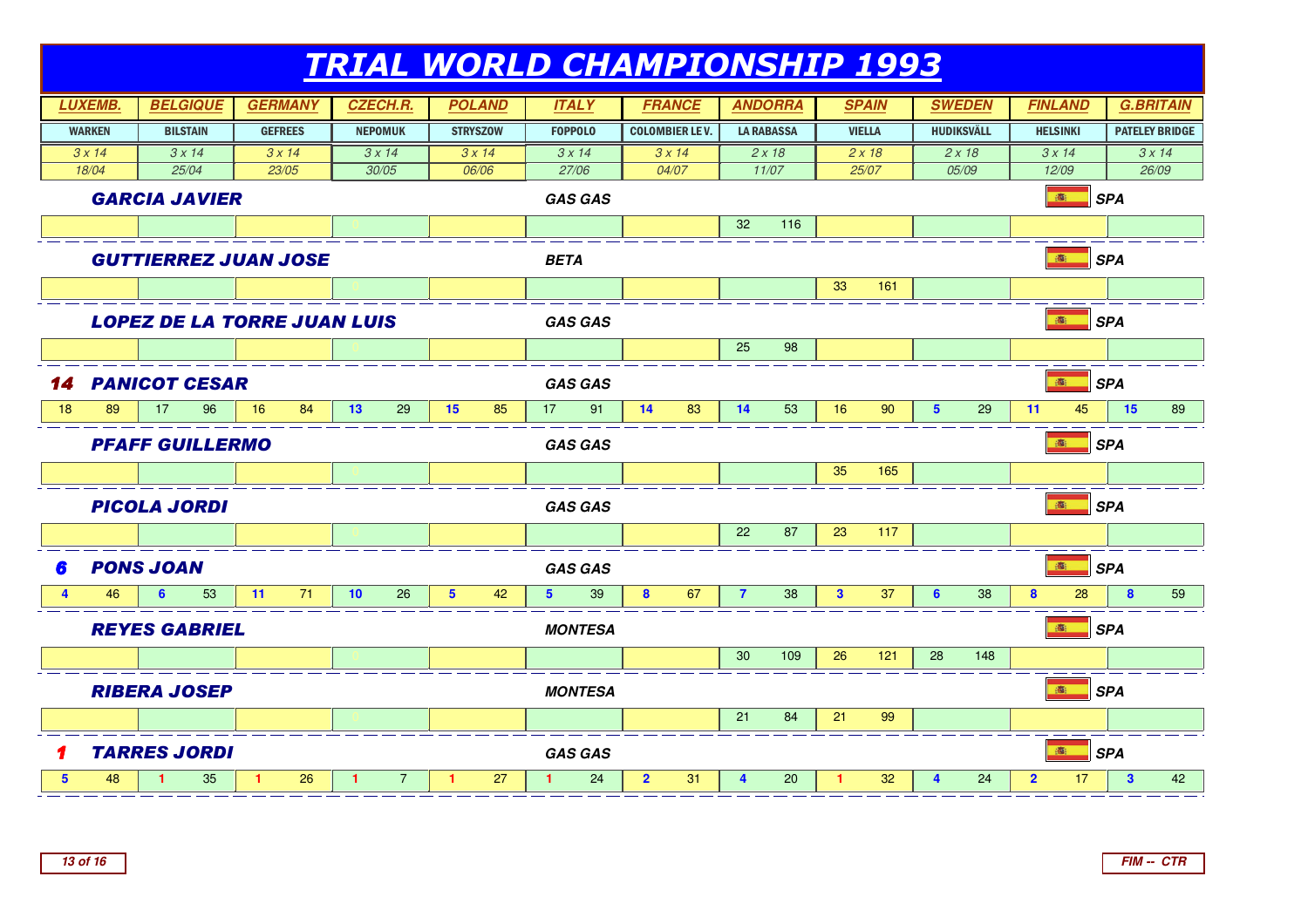| <b>LUXEMB.</b>                     | <b>BELGIQUE</b> | <b>GERMANY</b> | <b>CZECH.R.</b> | <b>POLAND</b>   | <b>ITALY</b>   | <b>FRANCE</b>          | <b>ANDORRA</b>    | <b>SPAIN</b>  | <b>SWEDEN</b> | <b>FINLAND</b>  | <b>G.BRITAIN</b>      |
|------------------------------------|-----------------|----------------|-----------------|-----------------|----------------|------------------------|-------------------|---------------|---------------|-----------------|-----------------------|
| <b>WARKEN</b>                      | <b>BILSTAIN</b> | <b>GEFREES</b> | <b>NEPOMUK</b>  | <b>STRYSZOW</b> | <b>FOPPOLO</b> | <b>COLOMBIER LE V.</b> | <b>LA RABASSA</b> | <b>VIELLA</b> | HUDIKSVÄLL    | <b>HELSINKI</b> | <b>PATELEY BRIDGE</b> |
| 3x14                               | 3x14            | 3x14           | 3x14            | 3x14            | 3x14           | 3x14                   | $2 \times 18$     | 2x18          | 2 x 18        | 3x14            | 3x14                  |
| 18/04                              | 25/04           | 23/05          | 30/05           | 06/06           | 27/06          | 04/07                  | 11/07             | 25/07         | 05/09         | 12/09           | 26/09                 |
| <b>VILA JOAQUIM</b><br><b>BETA</b> |                 |                |                 |                 |                |                        |                   |               |               |                 | <b>SPA</b>            |
|                                    |                 |                |                 |                 |                |                        | 33<br>117         | 154<br>30     |               |                 |                       |

 $\mathcal{L}_{\mathcal{A}}$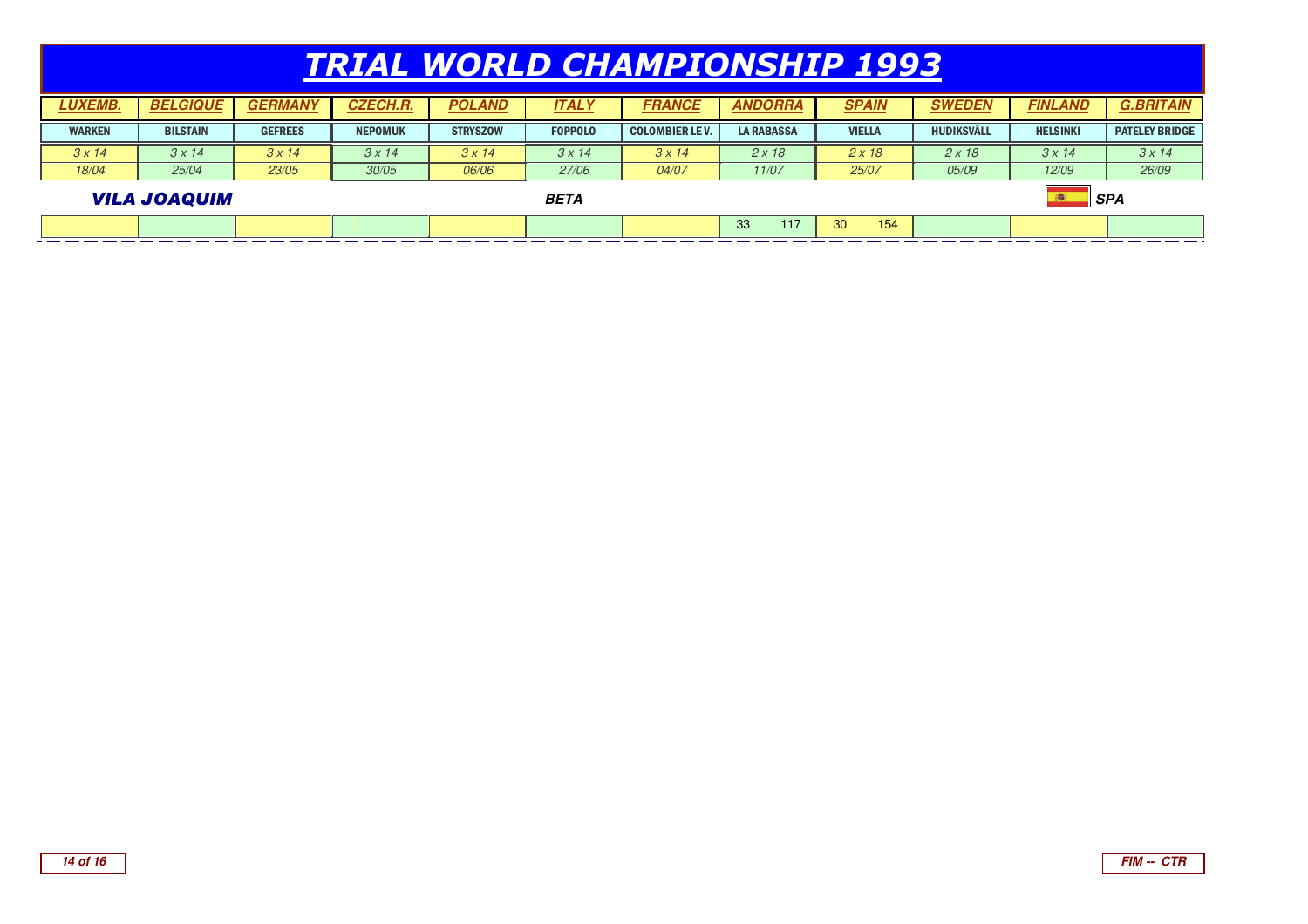#### TRIAL WORLD CHAMPIONSHIP 1993**LUXEMB. BELGIQUE GERMANY CZECH.R. POLAND**WARKEN $3 \times 14$  18/04**BILSTAIN** GEFREES **I** NEPOMUK **STRYSZOW**  $\frac{3x}{14}$ **ITALY FRANCE ANDORRA SPAIN SWEDEN** FOPPOLOCOLOMBIER LE V. | LA RABASSA | VIELLA | HUDIKSVÄLL  $3 \times 14$  25/04 $3 \times 14$  23/05 $3 \times 14$  30/05 06/06 $3 \times 14$  27/063 x 14 04/07 $2 \times 18$  11/07 $2 \times 18$  25/07 $2 \times 18$  05/09**FINLANDHELSINKI**  $3 \times 14$  12/09**G.BRITAIN**PATELEY BRIDGE $3 \times 14$ 26/09

# Sweden - Suède



**SWE**